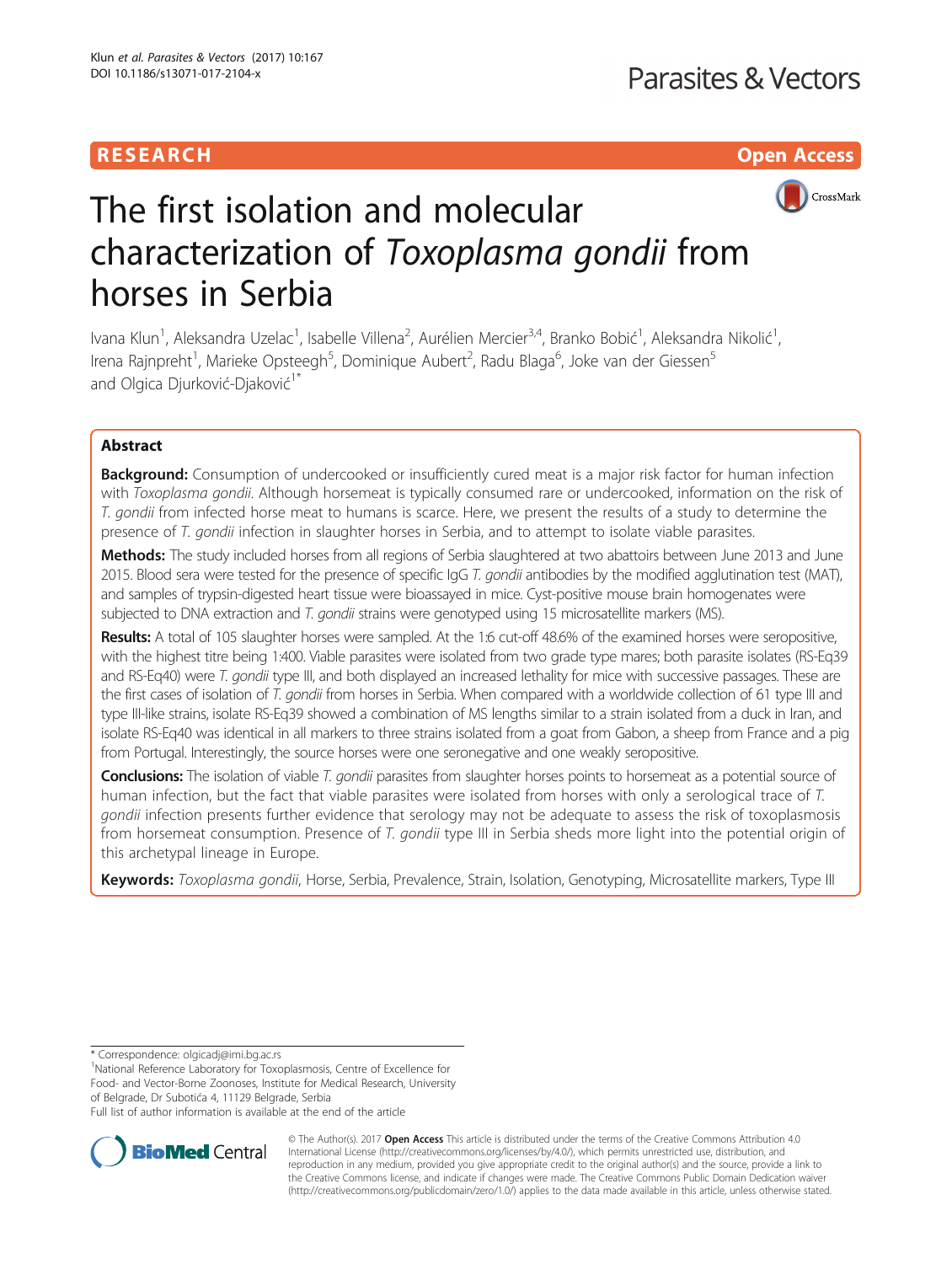## Background

Toxoplasma gondii is considered one of the most successful parasites on Earth due to its omnipresence and widest array of hosts, including all mammals [\[1](#page-7-0)]. The genus comprises a single species infective for all hosts, with limited genetic diversity in Europe and North America where the majority of isolates belong to the clonal genotypes type II and III, with the predominance of type II [\[2](#page-7-0), [3](#page-7-0)]. However, a wider genetic diversity characterized by non-clonal, atypical strains is found in South America and Africa, and is thought to be related to the presence of diverse Felidae as the only definitive host in which sexual reproduction, and consequentially, genetic recombinations, occur [\[4](#page-7-0), [5](#page-7-0)].

Human infection is widespread; it has been estimated that one third of the global population is infected [[6](#page-7-0)]. However, infection is generally mild and self-limiting, except in population categories with an incompetent immune system, including the foetus and immunosuppressed individuals, in which it may cause life-threatening disease. Treatment options have not advanced much for decades and there is still no drug able to eliminate encysted parasites.

Consumption of undercooked or insufficiently cured meat is a major risk factor for human infection with T. gondii [[7](#page-7-0)–[11](#page-7-0)].

Horsemeat is typically consumed rare or undercooked, particularly in some European countries such as Italy and France [[12\]](#page-7-0). Serbia used to be an important horse producer and exporter, but the production has been significantly decreasing over the last decades. Local consumption of horsemeat currently constitutes about 0.01 kg per capita per year [[13](#page-7-0)]. The presence of T. gondii in main meat producing animals in Serbia has been well established [\[14](#page-7-0)–[16\]](#page-7-0), but for horses there are very few data [[14](#page-7-0)], and moreover, horse meat or tissues have not yet been analysed. Several strains originating from patients, as well as from pigs, sheep, rodents and pigeons have been already isolated and genotyped [[17](#page-7-0)–[20](#page-7-0)]. Viable cysts have been shown to persist for many months in various organs in experimentally infected horses [[21\]](#page-7-0).

Here, we present the results of a study to examine the presence of T. gondii infection in slaughter horses in Serbia, and to attempt to isolate viable parasites.

## Methods

#### Study population and collection of samples

The total number of horses in Serbia is around 15,000 [[22\]](#page-7-0), of which about 400 are slaughtered each year. While no abattoir exclusively slaughters horses, those that do, usually slaughter them at a rate of once to twice per week. In this study, samples were obtained from horses slaughtered in two abattoirs, one in Northern Serbia and the other in the vicinity of Belgrade, between June 2013 and June 2015. The sampled materials included blood and heart tissue. The heart was chosen for sampling as it was identified as a predilection site [[23\]](#page-7-0). Blood (8 ml) was collected in sterile centrifuge tubes (with no additive) during exsanguination at the slaughter line. The apex portion of the heart (at least 300 g) was collected into a sample bag. Each animal was designated with a unique ID number and the samples were labelled accordingly. Samples were transported on ice to the Serbian National Reference Laboratory for Toxoplasmosis (NRL Toxo) immediately after collection. Upon arrival, each blood sample was centrifuged at  $800\times g$  for 20 min, and the collected sera were immediately frozen and kept at -80 °C until testing for T. gondii antibodies. Heart tissue was processed immediately or kept at +4 °C until processing the following day.

## Collection of zoographical data

Data on horses were collected from the accompanying health certificates and included age, gender and region of origin of the animal. Horses were classified by age as yearlings (1–2 years), young (3–4 years) or adult (5–9 years old). The regions of origin included Northern, Western, Central and Eastern Serbia, and "not determined", for horses brought for slaughter by traders who kept them just for a short time after purchase. Determination of horse type or breed was based on direct observation of the horses prior to slaughter, and on interview of the horse trader when present; horses were classified as grade (no dominant breed trait; for general use or light work only), working (used for medium work, dominantly Bosnian horse or Nonius breed mixes), and working heavy-type cold blooded horses.

#### Study design

Horse sera were sent to the French National Reference Centre for Toxoplasmosis (NRC Toxo) laboratory in Reims, where they were tested for specific IgG T. gondii antibodies. Heart samples were processed (at Serbian NRL Toxo) by trypsin digestion, and the digests inoculated into mice for bioassay. Following a 6-week observation period, the mice were euthanized, and sera tested for *T. gondii* antibodies, while brains were examined microscopically for T. gondii cysts. If cysts were observed, a portion of the brain homogenate was saved for DNA extraction for genotyping, and the rest reinoculated into fresh mice for strain propagation. Finally, the DNA samples extracted from the mouse brain homogenates were sent to the Biological Resource Centre Toxoplasma (BRC) in Limoges for strain genotyping.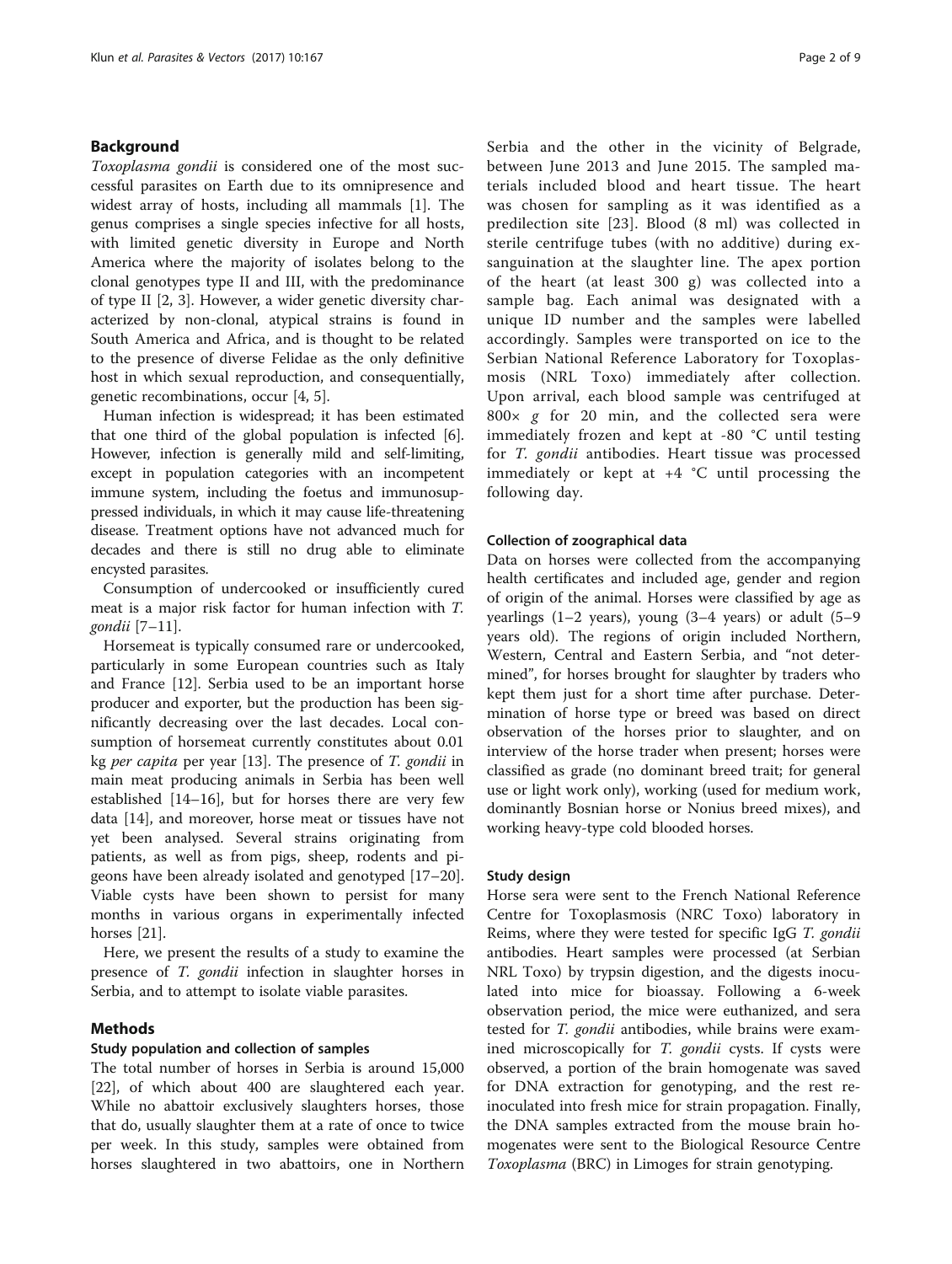## Serology

T. gondii-specific IgG antibodies were detected by a modified agglutination test (MAT) as described by Desmonts and Remington [\[24\]](#page-7-0), the antigen for which was prepared by NRC Toxo in Reims. Horse sera were tested at NRC Toxo, at starting dilutions of 1:6, 1:10 and 1:25, and two-fold dilutions thereafter if needed.

Mouse sera were tested at the NRL Toxo in Belgrade, using the same protocol, but starting at a 1:20 dilution.

## Trypsin digestion

Heart tissue samples were trimmed to remove any excess fat and connective tissue, and cut into roughly  $2 \times 2$ cm cubes. A total of 200 g of tissue was weighed out and coarsely blended in a food processor. The minced tissue was digested with 0.25% porcine trypsin (T4674, Sigma-Aldrich, St. Louis, MO, USA) in sterile saline (final volume of 300 ml), supplemented with 200× penicillin-streptomycin solution (PAA Laboratories GmbH, Pasching, Austria), and 27 μg/ml amoxicillin (Hemofarm, Vršac, Serbia). The digestion was performed at 37 °C for 1.5 h with continuous stirring. Next, the suspension was filtered through sterile gauze; the flowthrough was collected and washed three times with sterile saline, in between centrifugations for 10 min at 1,800 $\times$  g at 4 °C. This resulted in a 3–10 ml pellet. To prevent carry-over contamination during processing, knives, all utensils and the food processor were thoroughly washed between samples with a detergent solution, followed by decontamination with a 10% hypochlorite solution and finally rinsing with distilled water.

#### Mice (for bioassay)

For parasite isolation, female Swiss-Webster mice (Medical Military Academy Animal Research Facility, Belgrade) were used. Mice, weighing 18–20 g at the beginning of each experiment, were housed at the Institute for Medical Research Animal Research Facility at two per cage, and offered regular mouse feed and drinking water ad libitum. Naïve mice are occasionally examined for T. gondii infection at random for various purposes, and none were ever shown to be infected.

#### Bioassay

Bioassays were performed as described previously [\[25](#page-7-0)]. Briefly, 1 ml of the heart tissue digest pellet supplemented with gentamicin was inoculated intraperitoneally (i.p.) into two naïve mice each per heart. Mice were monitored daily over a period of 6 weeks; peritoneal fluid of those that needed to be euthanized was examined for the presence of *T. gondii* tachyzoites, and microbiological culture of peritoneal fluid was performed. After 6 weeks mice were euthanized, blood samples taken for serology, and brains homogenized with 1

ml of saline each for cyst enumeration and, in case of positive findings, for DNA extraction, and subinoculation for further propagation. Cysts were counted under a phase-contrast microscope in four 25 μl drops of the brain suspensions, giving a threshold sensitivity of our method of 10 cysts/ml of brain homogenates. A bioassay was considered positive if at least one T. gondii cyst was detected in either mouse.

The remaining homogenate from cyst negative bioassays was frozen, while homogenates from cyst positive bioassays were prepared for per os inoculation into 4 naïve mice (2 to 5 cysts per mouse) for subsequent passage and strain genotyping.

The bioassay protocol used was approved by the State Ethics Committee (Veterinary Directorate of the Ministry of Agriculture and Environmental Protection of Serbia decision no. 323-07-02446/2014-05/1) and a local Ethics Committee (0313-1/11).

## DNA extraction and microsatellite analysis and Neighbour-joining clustering

Strains which were successfully established after initial bioassay and 1st passage were genotyped using MS analysis. Briefly, total genomic DNA was extracted from 100 μl of mouse brain homogenates using the NucleoSpin® Tissue (mini) kit (Macherey-Nagel, Düren, Germany), according to the manufacturer's instructions. The resulting gDNA was re-suspended in a total volume of 100 μl of elution buffer and stored at -20 °C until shipment to BRC in Limoges. The isolates were genotyped based on length polymorphisms of 15 MS markers distributed on 10 of 14 chromosomes, as described previously [\[26\]](#page-7-0).

For comparison, we included the genotyping data of all 61 strains with type III or type III-like genotypes (only excluding clones, i.e. repeat genotypes within the same locality), available at the BRC from Limoges, collected in Europe, the Americas, Africa/Middle East and Asia/Oceania (see Additional file [1](#page-6-0): Table S1), seven of which have not been published previously. These 61 strains were collected from different animal species, or were isolated from patients with congenital toxoplasmosis (CT) by the French NRC Toxo. An unrooted neighbour-joining tree was reconstructed from MS data with Populations 1.2.32 ([http://bioinformatics.org/popu](http://bioinformatics.org/populations/)[lations/](http://bioinformatics.org/populations/)) based on Cavalli-Sforza and Edwards chorddistance estimator [[27](#page-7-0)] and generated with MEGA 6.05 (<http://www.megasoftware.net/history.php>).

## Statistical analysis

For the analysis of serological results, 95% confidence intervals were calculated. The influence of examined variables on *T. gondii* seropositivity was analysed by Chisquare test. The possible influence of age (expressed in 5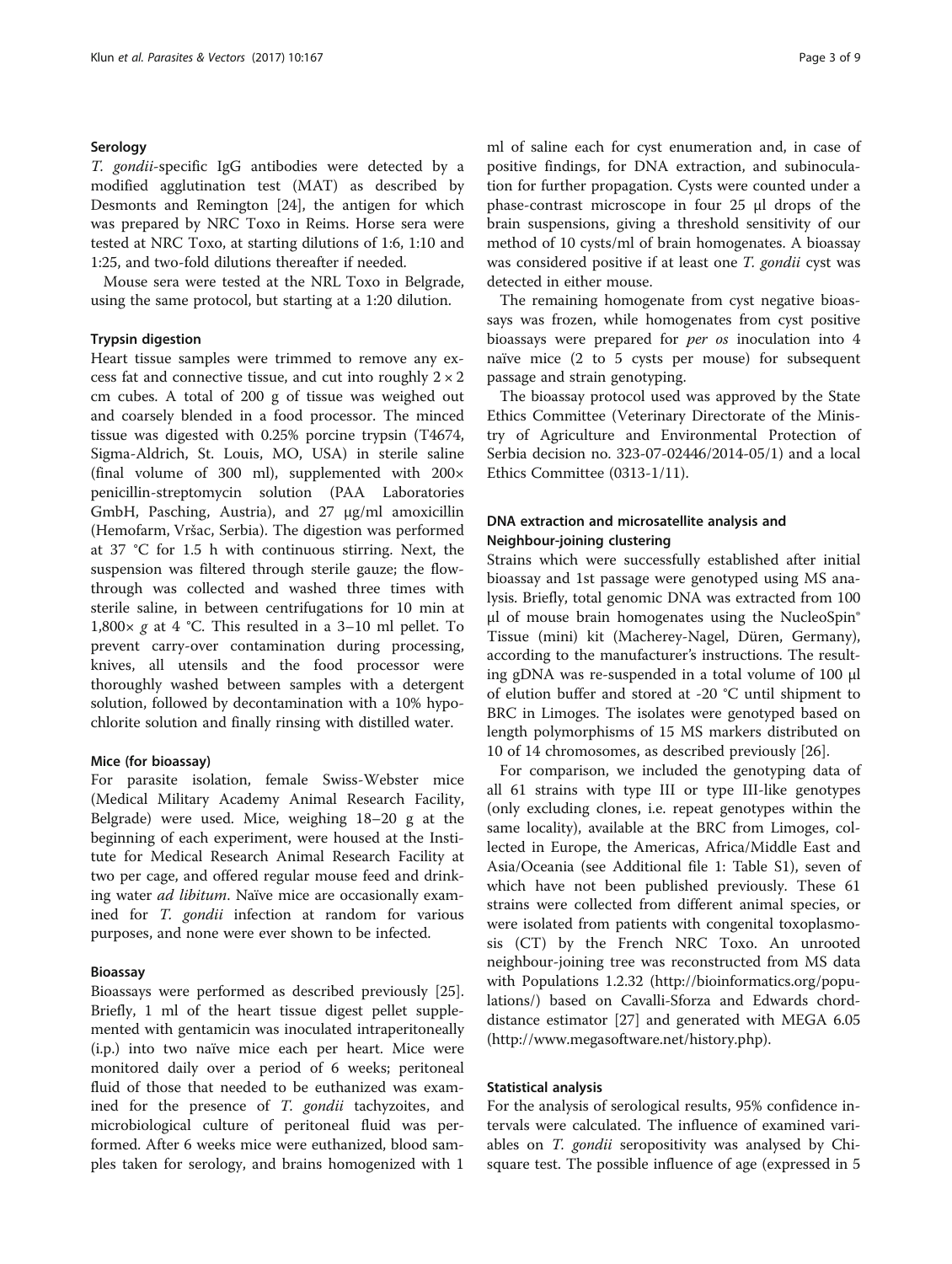two-year increments) on T. gondii seropositivity was analysed by Spearman's rank correlation.

The level of significance was 5%. All statistics were performed using the SPSS version 11.5 statistical package (SPSS Inc., Chicago, IL, USA).

## Results

The study series involved a total of 105 slaughter horses of both sexes ranging from 10 months to 9 years of age (mean  $6.1 \pm 1.8$  years, median 6 years). The sampled population size represents over 13% of the estimated total number of horses slaughtered in Serbia during the sampling period. Seropositivity to T. gondii infection taking the lowest serum dilution (1:6) as the cut-off value was 48.6% (51/105), with the highest titre being 1:400 (Fig. 1). However, by raising the cut-off value to the 1:25 dilution, the seropositivity decreased to 12.4% (13/105).

Analysis of the zoographic variables showed that neither age group, gender, type/use, region nor slaughterhouse (place of sampling) had any influence on T. gondii seropositivity, as estimated at both the 1:6 (Table [1](#page-4-0)) and 1:25 cut-off (data not shown). The observed inter-regional differences (with the highest seropositivity recorded in Western Serbia) were not significant, presumably due to the small subgroups. There was no influence of age (rank) of the horses, either (Spearman rank correlation:  $\rho_{(103)} = -0.0398$ ,  $P = 0.687$ ).

Bioassays were completed for 104 of the 105 horses, because in one bioassay both mice died on day 2 and 3 post infection, respectively, with large numbers of Streptococcus equi and Pseudomonas spp. bacteria cultured from the peritoneal exudates (pex). T. gondii tissue cysts were detected from two grade type mares of "undetermined" origin, slaughtered at the same abattoir but on different days. Interestingly, one of these tested

negative for *T. gondii* antibodies, and the other was positive only at the 1:6 dilution (Table [2\)](#page-4-0). All three mice harbouring detectable T. gondii brain cysts were seropositive at high titres ( $\geq$  1:5120), while, conversely, no specific antibodies were detected in any of the mice from cyst-negative bioassays. Both strains (RS-Eq39 and RS-Eq40) were successfully passaged after initial isolation and have since been maintained at the NRL Toxo. Of note, both displayed an increased lethality for mice with successive passages. Although all mice inoculated with horse heart digests survived without clinical symptoms for 6 weeks while developing hundreds of cysts, mice started succumbing to the infection as of the first subsequent passage. The inoculum was thereafter lowered to 3 then 2 cysts for RS-Eq39, and to 4 and 3 cysts for RS-Eq40.

## Microsatellite analyses

MS genotyping analysis showed both isolates to be type III. These strains were compared to a collection of 61 type III and type III-like strains available at the BRC from Limoges (Additional file [1:](#page-6-0) Table S1). The RS-Eq39 strain showed less frequent alleles for markers M48 and N61 than most type III strains isolated in Europe, and was most closely related to a strain isolated from a duck in Iran, IR-Duck38. The strain RS-Eq40 was identical to strains TgA105011 (goat from Gabon), TgA32122 (sheep from France) and TgPiPr14 (pig from Portugal) in all MS marker lengths (Additional file [1](#page-6-0): Table S1). Figure [2](#page-5-0) depicts an unrooted tree obtained by neighbour-joining analysis of the 63 strains.

Interestingly, both RS-Eq39 and RS-Eq40 differ from the other mentioned type III strain previously isolated from a pigeon in Serbia, RS-G13, which showed uncommon alleles for markers N60 and M102 with respect to

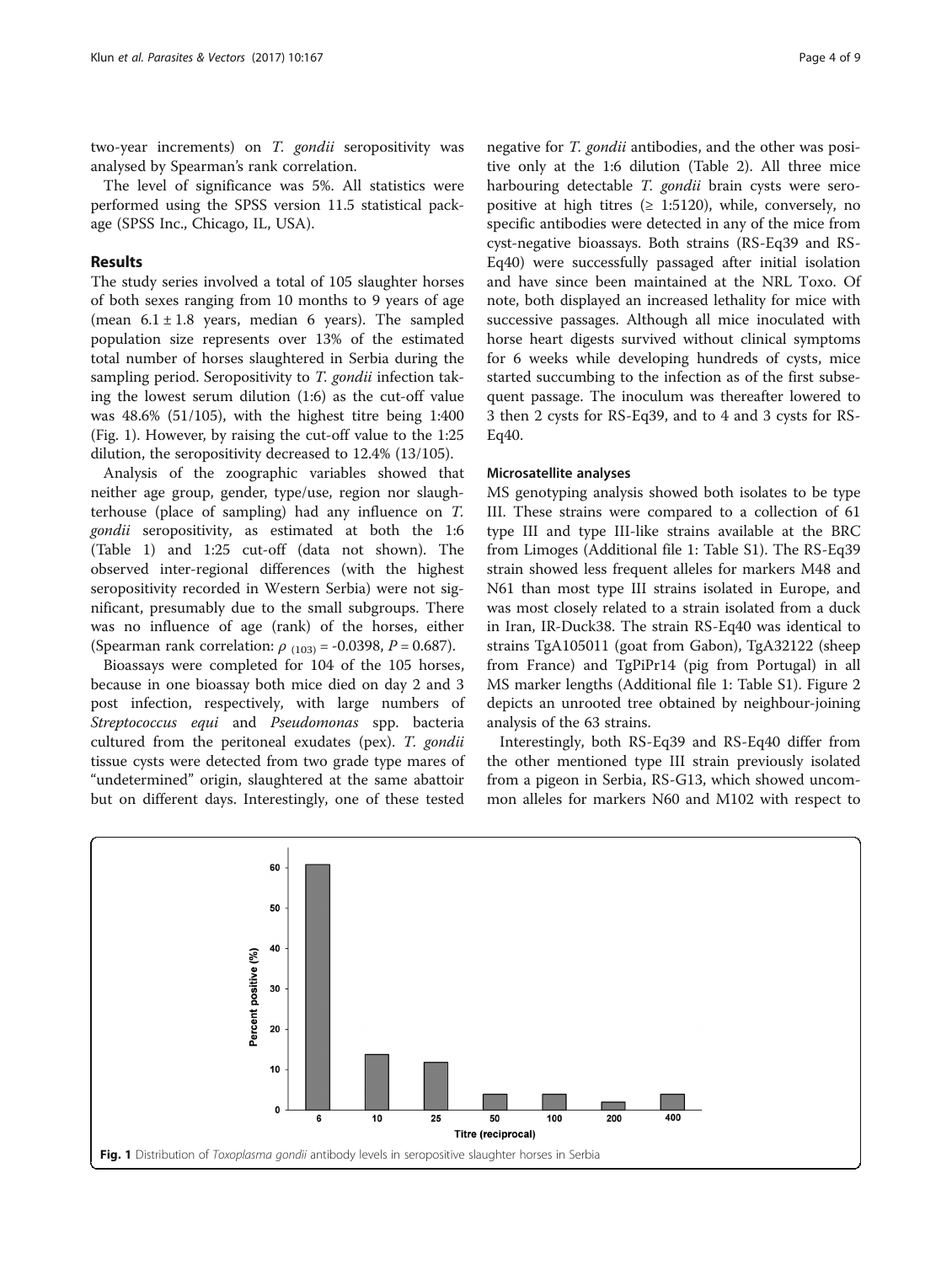| Variable              | $\eta$         | Seroprevalence (%) | 95% CI        | Chi-square P-value |
|-----------------------|----------------|--------------------|---------------|--------------------|
| Age group             |                |                    |               |                    |
| Yearling (1-2 years)  | $\overline{4}$ | 25.0               | $0 - 67.4$    | 0.309              |
| Young (3-4 years)     | 14             | 64.3               | 39.2-89.4     |                    |
| Adult (5-9 years)     | 87             | 47.1               | $36.6 - 57.6$ |                    |
| Gender                |                |                    |               |                    |
| Female                | 51             | 43.1               | $29.5 - 56.7$ | 0.279              |
| Male                  | 54             | 53.7               | $40.4 - 67$   |                    |
| Type/use              |                |                    |               |                    |
| Grade                 | 79             | 50.6               | 39.6-61.6     | 0.723              |
| Working               | 8              | 37.5               | $3.9 - 71$    |                    |
| Working, heavy        | 18             | 44.4               | $21.4 - 63.3$ |                    |
| Region                |                |                    |               |                    |
| Northern Serbia       | 10             | 30.0               | $1.6 - 58.4$  | 0.233              |
| Western Serbia        | 10             | 70.0               | 41.6-98.4     |                    |
| Central Serbia        | 13             | 30.8               | $5.7 - 55.9$  |                    |
| Eastern Serbia        | 16             | 43.7               | 19.4-68.1     |                    |
| Undetermined/Traders' | 56             | 53.6               | $40.5 - 66.6$ |                    |
| Slaughterhouse        |                |                    |               |                    |
| $\forall$             | 56             | 51.8               | 38.7-64.9     | 0.481              |
| B                     | 49             | 44.9               | $31 - 58.8$   |                    |
| Total                 | 105            | 48.6               | $39 - 58.1$   |                    |

<span id="page-4-0"></span>Table 1 Toxoplasma gondii-specific antibodies as determined by the modified agglutination test (cut-off 1:6) in slaughter horses in Serbia according to zoographic characteristics

the other strains isolated in Europe and was actually most closely related to a strain isolated from a sheep in Iran (IR-Sheep68) (Fig. [2\)](#page-5-0).

Comparative MS marker analysis of genotypes of all 63 type III and type III-like isolates from Europe, the Americas, Africa, Asia and Oceania (Additional file [1](#page-6-0): Table S1) revealed 59 distinct genotypes. Of the 63 analysed strains, a total of three were isolated from horses, which, in addition to the two from Serbia, include an isolate from horsemeat (TgA21035) imported from Canada into France [[28](#page-7-0)].

## **Discussion**

This study showed a T. gondii seropositivity in horses from Serbia of almost 50% at a 1:6 MAT cut-off value, and 12.4% at 1:25 as the cut-off value. The value obtained at the 1:25 cut-off is significantly lower than the 30.8% seroprevalence found in an earlier study [[14](#page-7-0)] (performed with the same test at the same cut-off) and probably reflects the difference in the age of the horses, since the animals in the present study were significantly younger  $(P = 0.00056)$ . Worldwide, the reported seroprevalence in horses ranges from 0 to 100%, and from 0 to 53% in Europe (rev. in [[29, 30](#page-7-0)]). Recent studies in Europe have shown seropositivity rates of 1.7% in Greece [[31\]](#page-7-0), 10.8% in Spain [[32\]](#page-8-0), 3% [[33\]](#page-8-0) and 17.6% in Italy [[34\]](#page-8-0), 23% in the Czech Republic [\[35](#page-8-0)], 37.8% in Romania [[36\]](#page-8-0), and from 13 to 90% (depending on the cut-off) in France [[37\]](#page-8-0). It is difficult to assess whether the reported data represent real differences in the seroprevalence of T. gondii infection or possibly reflect the use of different assays, different cut-offs for modified agglutination

Table 2 Source animal characteristics and strain mouse bioassay and genotyping results of the two Toxoplasma gondii strains isolated from the hearts of slaughter horses in Serbia

| BURGER TION IT WIS TIGHTS OF SHARPITICS TIONSCS IN SCIENCE |     |          |                  |                |         |                |            |          |  |  |  |
|------------------------------------------------------------|-----|----------|------------------|----------------|---------|----------------|------------|----------|--|--|--|
| Gender                                                     | Age | Type/use | MAT (horse sera) | Bioassay       |         |                |            | Genotype |  |  |  |
|                                                            |     |          |                  | Mouse 1        |         | Mouse 2        |            |          |  |  |  |
|                                                            |     |          |                  | Brain cysts/ml | MAT     | Brain cysts/ml | <b>MAT</b> |          |  |  |  |
| Mare                                                       | 6   | Grade    | < 1:6            | 1010           | 1:20480 | 320            | 1:20480    | Ш        |  |  |  |
| Mare                                                       | 4   | Grade    | 1:6              | 690            | 1:5120  |                | < 1:20     | Ш        |  |  |  |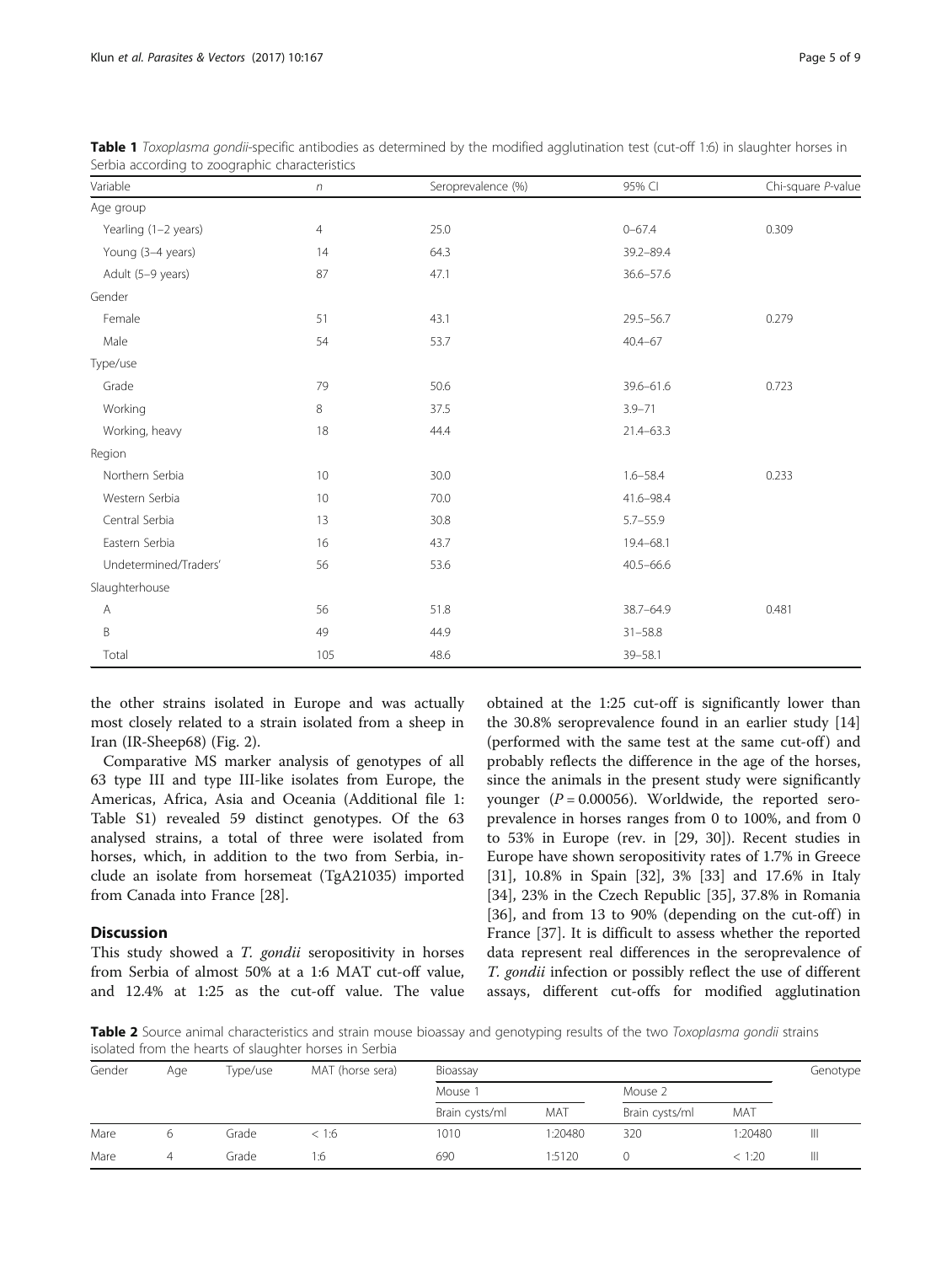<span id="page-5-0"></span>

assays or perhaps intrinsic differences in the study samples regarding age and/or true origin of the animals.

Despite numerous serological data, reports of T. gondii isolations from naturally infected horses are quite rare. Interestingly, first isolations come from 50 years ago [[38](#page-8-0)–[40](#page-8-0)], but after a long gap, the last few years have seen a renewed interest in this issue. In Brazil, T. gondii was detected in the brains of 3.5% (14/398) horses by mouse bioassay, according to presence of parasites in two mice (in brain and pex one each) or mouse IFAT seropositivity alone (in 12 cases) [\[41](#page-8-0)]. In Europe, two strains have only recently been isolated from the hearts of seropositive slaughter horses in Romania (by mouse bioassay), but were not genotyped [[36](#page-8-0)]. In Italy, Papini et al. [\[34\]](#page-8-0) have isolated three strains and genotyping by PCR-RFLP showed them to be of type I, II/III and III respectively. The isolation of two viable T. gondii strains from slaughter horses in Serbia described here is the first report in this country. It is interesting that both isolates belong to type III.

Archetypal type III and type III-like strains or DNA have been obtained from animals and human CT cases in Europe, and throughout the world (Additional file [1](#page-6-0): Table S1). The two strains from Serbian horses are of

archetypal type III, with the RS-Eq40 isolate sharing an identical MS genotype with strains with a very different geographical origin, within or from out of Europe (Gabon: TgA105011, France: TgA32122, Portugal: TgPiPr14), while the RS-Eq39 was most closely related to a strain isolated from a duck in Iran, IR-Duck38 (Additional file [1:](#page-6-0) Table S1; Fig. 2). This observed similarity between geographically distant strains may reflect recent clonal expansions of the Type III. On the other hand, in comparison to the only other horse isolate TgA21035 (a type III-like, from Canada), our two strains show differences on even 6 MS markers (B18, M48, M102, N60, AA, N83), demonstrating a different origin of these strains.

A worldwide distribution of type III T. gondii strains may be attributed to the proposed ancestral nature of type III relative to the other archetypal lineages [\[42, 43](#page-8-0)]. In Europe type III has mostly been isolated in Mediterranean countries (Additional file [1:](#page-6-0) Table S1) [[44](#page-8-0)–[49](#page-8-0)]. Its more frequent representation in the Mediterranean perimeter is further suggested by the present isolation of type III strains from horses and a previous one from a feral pigeon in Serbia [[20\]](#page-7-0). These findings point to the possibility of importation of strains, sometime in the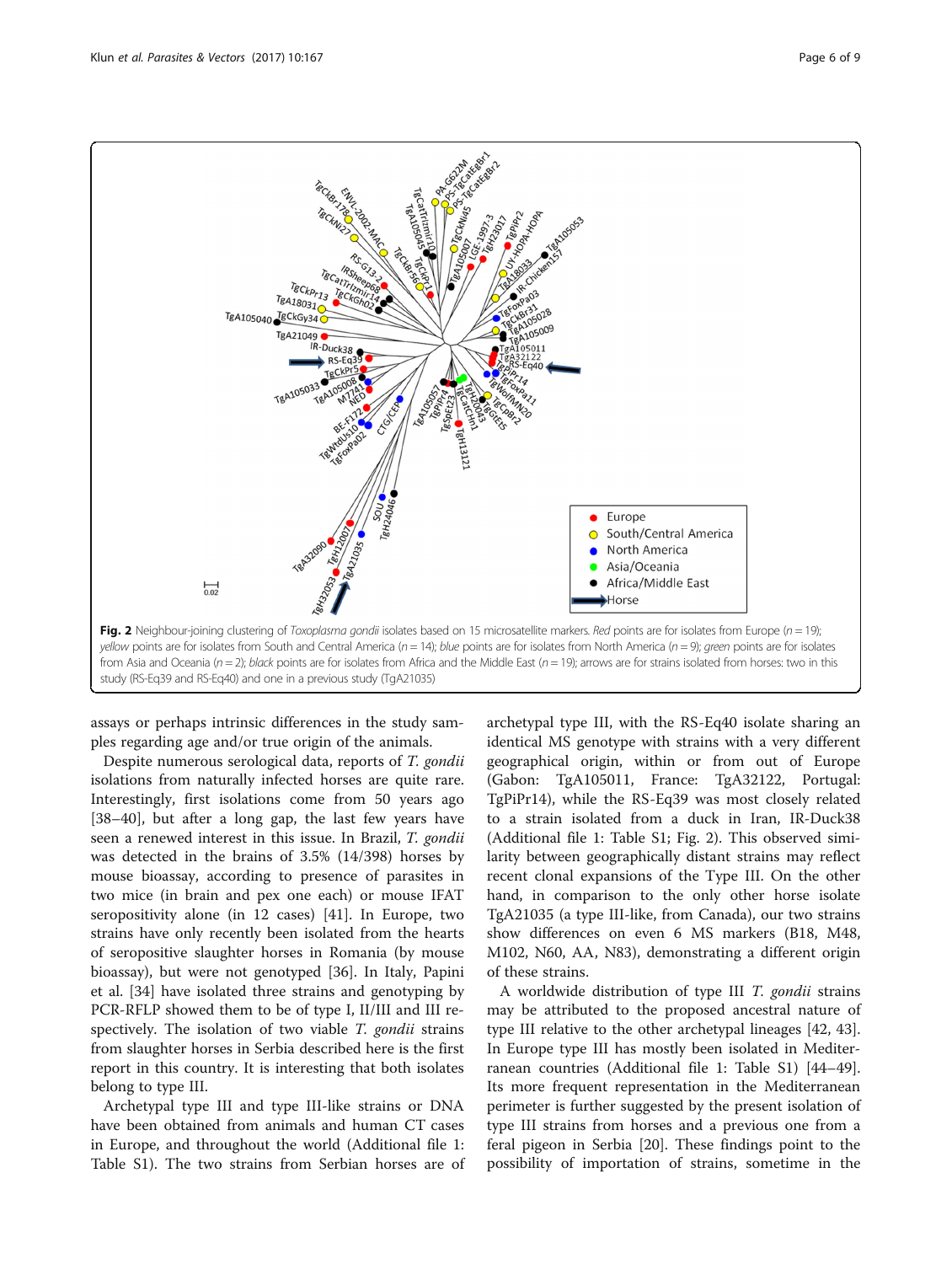<span id="page-6-0"></span>distant past, perhaps originally from Africa, where type III is common both in urban and rural environments [[3,](#page-7-0) [43\]](#page-8-0). Moreover, type III strains were isolated, more frequently than type II strains, from birds in Egypt and Iran [[50](#page-8-0), [51\]](#page-8-0). It is therefore possible that migratory birds have contributed to the spread of type III T. gondii into Europe. A more recent factor that may facilitate the spread of *T. gondii* of different genotypes throughout the world is globalization of trade and transportation.

The results of this study also present interesting information on the virulence of the isolated type III strains. The isolates themselves were initially of a weakly virulent phenotype; such type III strains have been described in Gabon (TgA105011 equals GAB1-2007-CAP-AEG6 in Mercier et al. [\[43](#page-8-0)]) and French Guiana (A. Mercier, unpublished data). However, our horse isolates seem unique in that their virulence increased in subsequent oral passages. An increase in T. gondii pathogenicity in mice has been historically documented following frequent i.p. passage, notably with type III strains [\[52](#page-8-0)], but oral inoculation has frequently led to a decrease in virulence [[25\]](#page-7-0).

Data regarding the risk of transmission of T. gondii from infected horse meat to humans are scarce and inferred. In France, Pomares et al. [\[28](#page-7-0)] described three cases of human toxoplasmosis, in which MS genotyping showed all three to be different atypical strains, and epidemiologic explorations revealed that the probable source of infection was eating raw horsemeat, in two cases imported from Canada and Brazil, respectively. The risk was further emphasized by the isolation of a type III-like strain from horsemeat (originating from Canada) obtained from the first patient's butcher [\[28](#page-7-0)]. Using MC-PCR, Aroussi et al. [\[37](#page-8-0)] detected T. gondii DNA in 43% of 231 horsemeat samples from French supermarkets. Strain isolation was attempted from 118 samples by mouse bioassay, but no parasites were isolated, which the authors considered to reflect low distribution of cysts in skeletal muscles, therefore indicating a low risk of human *T. gondii* infection from consuming infected horsemeat [\[37](#page-8-0)]. However, quite the opposite was concluded in a study of the relative contribution of sheep, beef and pork products to human T. gondii infection in the Netherlands (as quantified by Quantitative Microbial Risk Assessment), which showed a high public health risk even in the case of low prevalence of parasite cysts in animal tissues, if the meat is inadequately processed [\[53](#page-8-0)]. Therefore, as horsemeat is generally consumed rare or undercooked, the risk for human infection may be high even in the case of low cyst burden in horse tissues.

In the case of isolations in Serbia, a low cyst burden may indeed explain the low isolation rate in view of the high seroprevalence, at least as estimated according to

the low MAT cut-off [[54\]](#page-8-0). However, a low cut-off of 1:10 was shown to give the best sensitivity/specificity balance between the MAT test and the presence of T. gondii DNA in meat samples as detected by MC-PCR [\[37](#page-8-0)]. Another important point is that the strains we isolated originated from one weakly seropositive animal and from another completely seronegative one. This, however, agrees with the results of a recent systematic review which has shown very low agreement between serological results and the presence of T. gondii cysts especially in large animals including cattle and horses, with a low recovery rate in seropositives and similar rates of direct detection of the parasite in seronegative and seropositive animals [\[23](#page-7-0)].

## Conclusions

The isolation of viable *T. gondii* parasites from slaughter horses points to horsemeat as a possible and even probable source of human infection, a conclusion recently reached by a systematic review [\[55](#page-8-0)] as well. Moreover, successful isolations from horses with feeble serological evidence of *T. gondii* infection seem to confirm the notion [\[37\]](#page-8-0) that the use of serological tests may not be recommended to assess the risk of human toxoplasmosis from consumption of horsemeat, which further limits the currently available tools to detect animals that may pose a threat to human health. Given that horsemeat tends to be consumed rare, the role of slaughter horses as sources of T. gondii infection should not be disregarded. Presence of T. gondii type III in Serbia sheds more light into the potential origin of this archetypal lineage in Europe.

## Additional file

[Additional file 1: Table S1.](dx.doi.org/10.1186/s13071-017-2104-x) Genotyping data of 63 Toxoplasma gondii strains with type III or type III-like genotypes collected in Europe, the Americas, Africa, Asia and Oceania. (XLSX 19 kb)

#### Abbreviations

95% CI: 95% confidence interval; BRC: Biological Resource Centre Toxoplasma; CT: Congenital toxoplasmosis; DNA: Deoxyribonucleic acid; i.p.: Intraperitoneal; IFAT: Immunofluorescence antibody test; MAT: Modified agglutination test; MC-PCR: Magnetic capture-polymerase chain reaction; MS: Microsatellite; NRC Toxo: National Reference Centre for Toxoplasmosis (France); NRL Toxo: National Reference Laboratory for Toxoplasmosis (Serbia); PCR-RFLP: Polymerase chain reaction-restriction fragment length polymorphism

#### Acknowledgements

Not applicable.

#### Funding

This study was conducted by a consortium within the framework of project n° GA/EFSA/BIOHAZ/2013/01 grant agreement, entitled "Relationship between seroprevalence in the main livestock species and presence of Toxoplasma gondii in meat", funded by the European Food Safety Authority. This publication is partly based on the results obtained in the framework of this project, published under the sole responsibility of the authors, and shall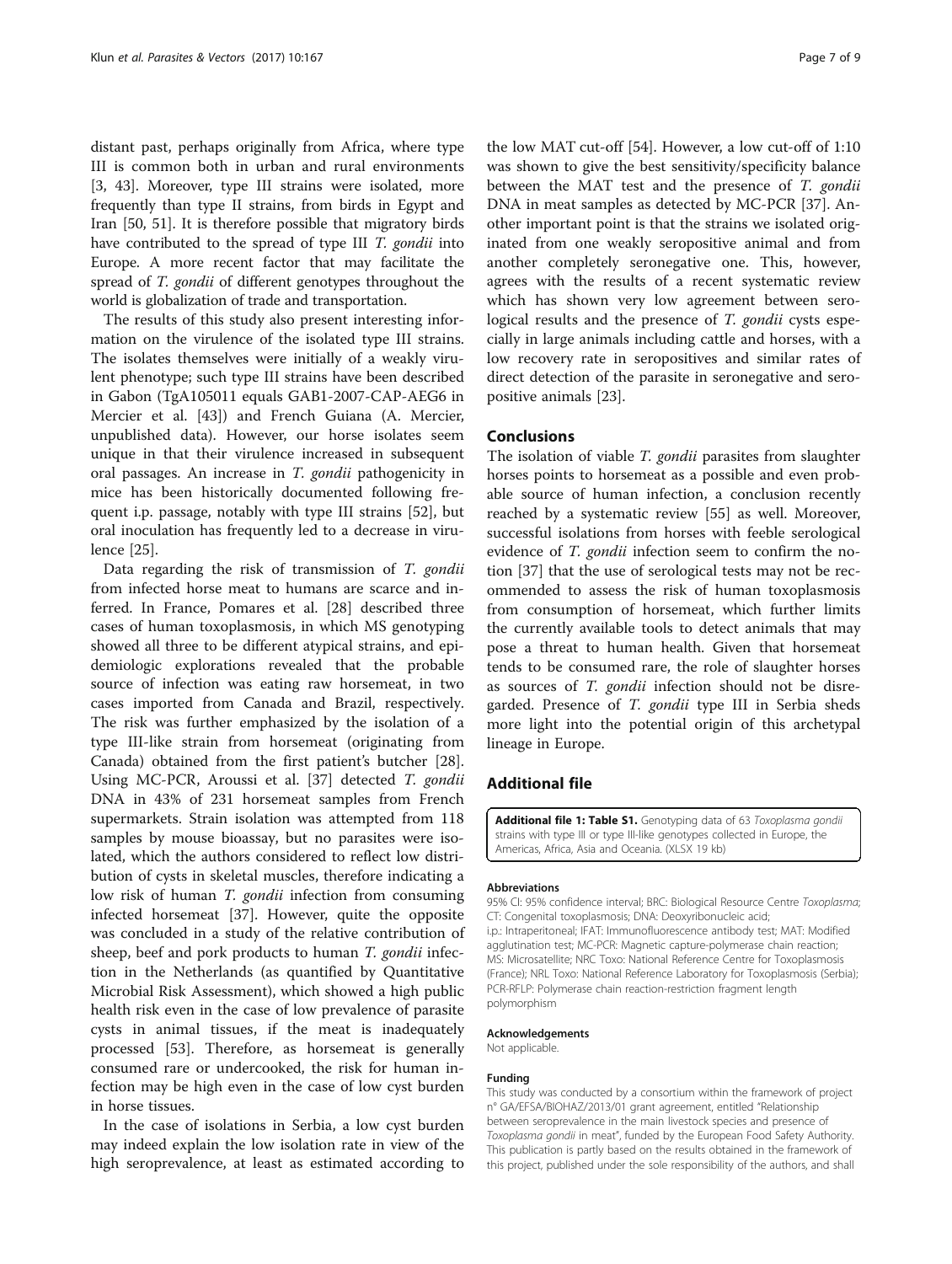<span id="page-7-0"></span>not be considered as an EFSA output. The study was also funded by the Ministry of Education, Science and Technological Development of Serbia (project No. III 41019).

#### Availability of data and materials

The datasets supporting the conclusions of this article are included within the article and its Additional file [1:](#page-6-0) Table S1.

#### Authors' contributions

ODjDj and IK conceived and designed the study and wrote the first draft of the manuscript. JvdG, RB and MO participated in the study design. AM participated in writing of the manuscript. The procedures were performed by IK and IR (sampling, trypsin digestion, mouse bioassays and serology), AU (DNA extraction), IV and DA (serology), BB and AN (microscopy – cyst detection), and AM (microsatellite genotyping). IK, AU, AM, and ODjDj analysed the data. JvdG, MO, RB, IV and DA critically revised the manuscript. All authors read and approved the final manuscript.

#### Competing interests

The authors declare that they have no competing interests.

#### Consent for publication

Not applicable.

#### Ethics approval

The bioassay protocol used was approved by the State Ethics Committee (Veterinary Directorate of the Ministry of Agriculture and Environmental Protection of Serbia decision no. 323-07-02446/2014-05/1).

#### Publisher's Note

Springer Nature remains neutral with regard to jurisdictional claims in published maps and institutional affiliations.

#### Author details

<sup>1</sup>National Reference Laboratory for Toxoplasmosis, Centre of Excellence for Food- and Vector-Borne Zoonoses, Institute for Medical Research, University of Belgrade, Dr Subotića 4, 11129 Belgrade, Serbia. <sup>2</sup>Centre National de Référence de la Toxoplasmose, Laboratoire de Parasitologie-Mycologie, CHU Maison Blanche, EA 3800 SFR CAP-SANTE, UFR Médecine Université de Reims Champagne-Ardenne, 45 rue Cognacq-Jay, 51092 Reims, France. <sup>3</sup>INSERM, UMR\_S 1094, Neuroépidémiologie Tropicale, Université de Limoges, 2 rue du Docteur Marcland, 87025 Limoges, France. <sup>4</sup>Toxoplasma Biological Resource Center (BRC), Centre Hospitalier-Universitaire Dupuytren, 87042 Limoges, France. <sup>5</sup>National Institute for Public Health and the Environment (RIVM), Antonie van Leeuwenhoeklaan 9, 3520BA Bilthoven, Netherlands. <sup>6</sup>Ecole Nationale Vétérinaire d'Alfort, UMR BIPAR, ANSES, INRA, Université Paris-Est, Laboratoire de santé animale de Maisons-Alfort, Maisons-Alfort, France.

## Received: 7 December 2016 Accepted: 23 March 2017 Published online: 04 April 2017

#### References

- 1. Tenter AM, Heckeroth AR, Weiss LM. Toxoplasma gondii: from animals to humans. Int J Parasitol. 2000;30:1217–58.
- Ajzenberg D. Type I, strains in human toxoplasmosis: myth or reality? Future Microbiol. 2010;5:841–3.
- 3. Shwab EK, Zhu XQ, Majumdar D, Pena HF, Gennari SM, Dubey JP, Su C. Geographical patterns of Toxoplasma gondii genetic diversity revealed by multilocus PCR-RFLP genotyping. Parasitology. 2014;141:453–61.
- 4. Sibley LD, Khan A, Ajioka JW, Rosenthal BM. Genetic diversity of Toxoplasma gondii in animals and humans. Philos Trans R Soc Lond B Biol Sci. 2009;364: 2749–61.
- 5. Su C, Khan A, Zhou P, Majumdar D, Ajzenberg D, Dardé ML, et al. Globally diverse Toxoplasma gondii isolates comprise six major clades originating from a small number of distinct ancestral lineages. Proc Natl Acad Sci USA. 2012;109:5844–9.
- 6. Montoya JG, Liesenfeld O. Toxoplasmosis. Lancet. 2004;363:1965–76.
- Desmonts G, Couvrer J, Alison F, Baudelot J, Gerbeaux J, Lelong M. Étude épidémiologique sur la toxoplasmose: de l'influence de la cuisson des viandes de boucherie sur la fréquence de l'infection humaine. Rev Fr Etud Clin Biol. 1965;10:952–8.
- Cook AJ, Gilbert RE, Buffolano W, Zufferey J, Petersen E, Jenum PA, et al. Sources of Toxoplasma infection in pregnant women: a European multicentre case-control study. Br Med J. 2000;15:142–7.
- 10. Bobić B, Nikolić A, Klun I, Vujanić M, Djurković-Djaković O. Undercooked meat consumption remains the major risk factor for Toxoplasma infection in Serbia. Parassitologia. 2007;49:227–30.
- 11. Jones JL, Dubey JP. Foodborne toxoplasmosis. Clin Infect Dis. 2012;55:845–51.
- 12. Boireau P, Vallee I, Roman T, Perret C, Mingyuan L, Gamble HR, Gajadhar A. Trichinella in horses: a low frequency infection with high human risk. Vet Parasitol. 2000;93:309–20.
- 13. Statistical office of the Republic of Serbia (RZS). The consumption of meat and meat products in Serbia - household budget surveys raw data (2003– 2009). [http://pod2.stat.gov.rs/ObjavljenePublikacije/G2010/pdf/G20105526.](http://pod2.stat.gov.rs/ObjavljenePublikacije/G2010/pdf/G20105526.pdf) [pdf](http://pod2.stat.gov.rs/ObjavljenePublikacije/G2010/pdf/G20105526.pdf). Accessed 19 Mar 2010.
- 14. Klun I. Seroepizootiological study of Toxoplasma gondii infection in ungulates in Serbia. Belgrade: Master's thesis, University of Belgrade School of Veterinary Medicine; 2005.
- 15. Klun I, Djurković-Djaković O, Katić-Radivojević S, Nikolić A. Cross-sectional survey on Toxoplasma gondii infection in cattle, sheep and pigs in Serbia: seroprevalence and risk factors. Vet Parasitol. 2006;135:121–31.
- 16. Klun I, Vujanić M, Yera H, Nikolić A, Ivović V, Bobić B, et al. Toxoplasma gondii infection in slaughter pigs in Serbia: seroprevalence and demonstration of parasites in blood. Vet Res. 2011;42:17.
- 17. Djurković-Djaković O, Klun I, Khan A, Nikolić A, Knezević-Ušaj S, Bobić B, Sibley LD. A human origin type II strain of Toxoplasma gondii causing severe encephalitis in mice. Microbes Infect. 2006;8:2206–12.
- 18. Vujanić M, Ivović V, Kataranovski M, Nikolić A, Bobić B, Klun I, et al. Toxoplasmosis in naturally infected rodents in Belgrade, Serbia. Vector Borne Zoonotic Dis. 2011;11:1209–11.
- 19. Štajner T, Vasiljević Z, Vujić D, Marković M, Ristić G, Mićić D, et al. Atypical strain of Toxoplasma gondii causing fatal reactivation after haematopoietic stem cell transplantion in a patient with an underlying immunological deficiency. J Clin Microbiol. 2013;51:2686–90.
- 20. Marković M, Ivović V, Stajner T, Djokić V, Klun I, Bobić B, et al. Evidence for genetic diversity of Toxoplasma gondii in selected intermediate hosts in Serbia. Comp Immunol Microbiol Infect Dis. 2014;37:173–9.
- 21. Dubey JP. Persistence of encysted Toxoplasma gondii in tissues of equids fed oocysts. Am J Vet Res. 1985;46:1753–4.
- 22. Anon. Number of livestock and beehives, 2013–2015. In: Statistical Yearbook of the Republic of Serbia. Statistical Office of the Republic of Serbia (RZS). 2016. http://pod2.stat.gov.rs/ObjavljenePublikacije/G2016/pdf/G20162019. pdf. Accessed 15 Nov 2016.
- 23. Opsteegh M, Maas M, Schares G and van der Giessen J on behalf of the consortium. Relationship between seroprevalence in the main livestock species and presence of Toxoplasma gondii in meat (GP/EFSA/BIOHAZ/ 2013/01). An extensive literature review. Final report. EFSA Supporting Publications. 2016;13. doi:10.2903/sp.efsa.2016.EN-996.
- 24. Desmonts G, Remington JS. Direct agglutination test for diagnosis of Toxoplasma infection: method for increasing sensitivity and specificity. J Clin Microbiol. 1980;11:562–8.
- 25. Djurković-Djaković O, Nikolić A, Bobić B, Klun I, Aleksić A. Stage conversion of Toxoplasma gondii RH parasites in mice by treatment with atovaquone and pyrrolidine dithiocarbamate. Microbes Infect. 2005;7:49–54.
- 26. Ajzenberg D, Collinet F, Mercier A, Vignoles P, Dardé ML. Genotyping of Toxoplasma gondii isolates with 15 microsatellite markers in a single multiplex PCR assay. J Clin Microbiol. 2010;48:4641–5.
- 27. Cavalli-Sforza LL, Edwards AW. Phylogenetic analysis. Models and estimation procedures. Am J Hum Genet. 1967;19:233–57.
- 28. Pomares C, Ajzenberg D, Bornard L, Bernardin G, Hasseine L, Darde ML, Marty P. Toxoplasmosis and horse meat, France. Emerg Infect Dis. 2011;17:1327–8.
- 29. Dubey JP, Beattie CP. Toxoplasmosis in equids. In: Toxoplasmosis of animals and man. Boca Raton: CRC Press; 1988. p. 143–6.
- 30. Dubey JP. Toxoplasmosis in horses (Equus caballus). In: Toxoplasmosis of animals and humans. 2nd ed. Boca Raton: CRC Press; 2010. p. 177–8.
- 31. Kouam MK, Diakou A, Kanzoura V, Papadopoulos E, Gajadhar AA, Theodoropoulos G. A seroepidemiological study of exposure to Toxoplasma,